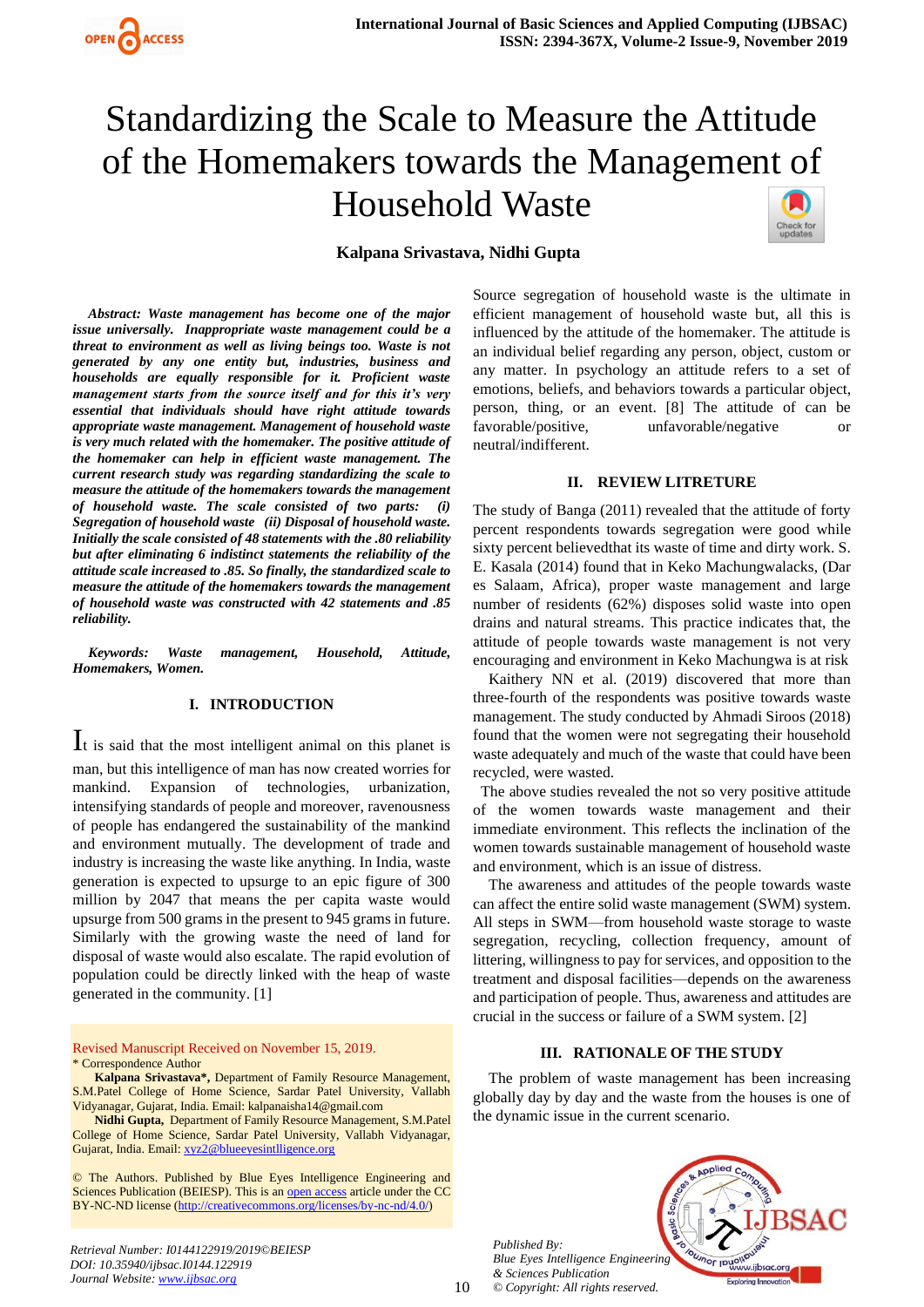The role of women as homemakers is very pivotal, as the homemaker is the one who knows and decides better that when, what and how much item is required in the house. Homemakers are directly related to household chores whether it's developed, developing or under developed country. Women are born managers and always ready to take responsibilities but, the attainment and success of any goal depends very much on the attitude of the person. It's very important that for efficient waste management the attitude of the homemakers should be positive. Once the attitude of the homemakers becomes positive then it becomes easy for them to handle their household waste competently. From the review it has been found that various research studies has been carried out related to attitude of the women towards managing their household waste but, most of the studies have not used standardized scale as a tool to measure the attitude. Therefore, to overcome these lacunae a need to develop a standardized scale was felt. The scale consisted of two main aspects:

(i) Segregation of household waste

(ii) Disposal of household waste.

## **IV. THE AIM OF THE PRESENT STUDY**

(1) Conduct a comprehensive review of literature in the field of related research area.

(2) Construct a list of statements based on facts and related researches on household waste.

(3) Standardize the scale for appraising the attitude of the homemakers regarding household waste management.

## **V. METHODOLOGY**

**A.** *Selection of Tool:* A comprehensive review of literature was done to prepare an attitude scale on household waste management. The review of literature included various online and offline research studies, articles and magazines related to waste management and environment. A list of statements related to segregation of household waste and disposal of household waste was prepared that incorporated 48 statements in total. To measure, the attitude scale was constructed on the basis of five point Likert Scale. The complete scale consisted of 48 statements related to:

• Attitude regarding Segregation of household waste (14Statements).

• Attitude regarding Disposal of household waste (34 Statements).

**B.** *Sample Selection***:** To check the reliability of the scale and each statement a pilot study was conducted on 45 homemakers of Vallabh Vidyanagar. Sample selection was done through stratified random sampling technique. The study area had 9 yards in total out of which 5 homemakers from each ward were randomly selected. The reliability of the scale was tested on 470 total respondents including those 45 respondents.

**C.** *Scoring Of The Scale*: Most frequently used Likert type scale in the study of social attitudes follow the pattern devised by Likert and for this reason it's known as Likert – type scale. The scale consist of a number of statements which express either a favorable or unfavorable attitude towards the

*Retrieval Number: I0144122919/2019©BEIESP DOI: 10.35940/ijbsac.I0144.122919 Journal Website: [www.ijbsac.org](http://www.ijbsac.org/)*

given item to which the respondent is asked to react. Usually five point of agreement or disagreement is used but many times three and seven points are also used. (7) In the current study the researcher had used 5 point rating scale of Likert to measure the attitude of the home makers towards household waste management. The five point scale consisted of "Strongly Disagree", "Disagree", "Unclear", "Agree", and "Strongly Agree". The scores assigned for the positive statement were one (1) to (5) i.e. Strongly Disagree was assigned one (1) and strongly agree was assigned five (5) respectively. In the negative statements it was reversed i.e. strongly disagree was assigned five (5) and strongly agree was given one  $(1)$  correspondingly.

The reliability of items on a Likert scale is something that cannot be overlooked since every researcher deems it necessary to collect accurate and objective data in conducting research. Hence, there is the need to estimate the reliability of the scale which is being used to measure the construct of interest. The reliability estimate for items on a Likert scale is measured using the reliability method known as Cronbach Alpha. Lee Cronbach in 1951 developed the Cronbach Alpha to offer a measure of the internal consistency of a scale or test, expressed as a number between 0and 1(Cronbach, 1951) which is used for items whose responses are on a scale. [8]

Seeing as Cronbach's alpha is the most common measure of internal consistency ("reliability"), it was selected to check the reliability of the given statements.

The formula used for Cronbach's alpha is:

$$
\alpha = \frac{N \cdot \bar{c}}{\bar{v} + (N-1) \cdot \bar{c}}
$$

Where:

 $N =$  the number of items.

 $\bar{c}$  = average covariance between item-pairs.

 $\bar{v}$  = average variance.

Cronbach's alpha is thus a function of the number of items in a test, the average covariance between pairs of items, and the variance of the total score.

#### **VI. RESULT AND DISCUSSION**

The reliability was tested for overall attitude scale and the reliability came to 0.80. Initially the attitude scale consisted of forty-eight statements but, after the test it had been found that Corrected Item-Total

Correlation for some statements were negative (-) and .0 value. This reflects that those selected items were entirely independent from one another i.e., are not correlated or share no covariance, the higher α coefficient, the more the items have shared covariance means the items were related to one another.

*Published By: Blue Eyes Intelligence Engineering & Sciences Publication © Copyright: All rights reserved.*

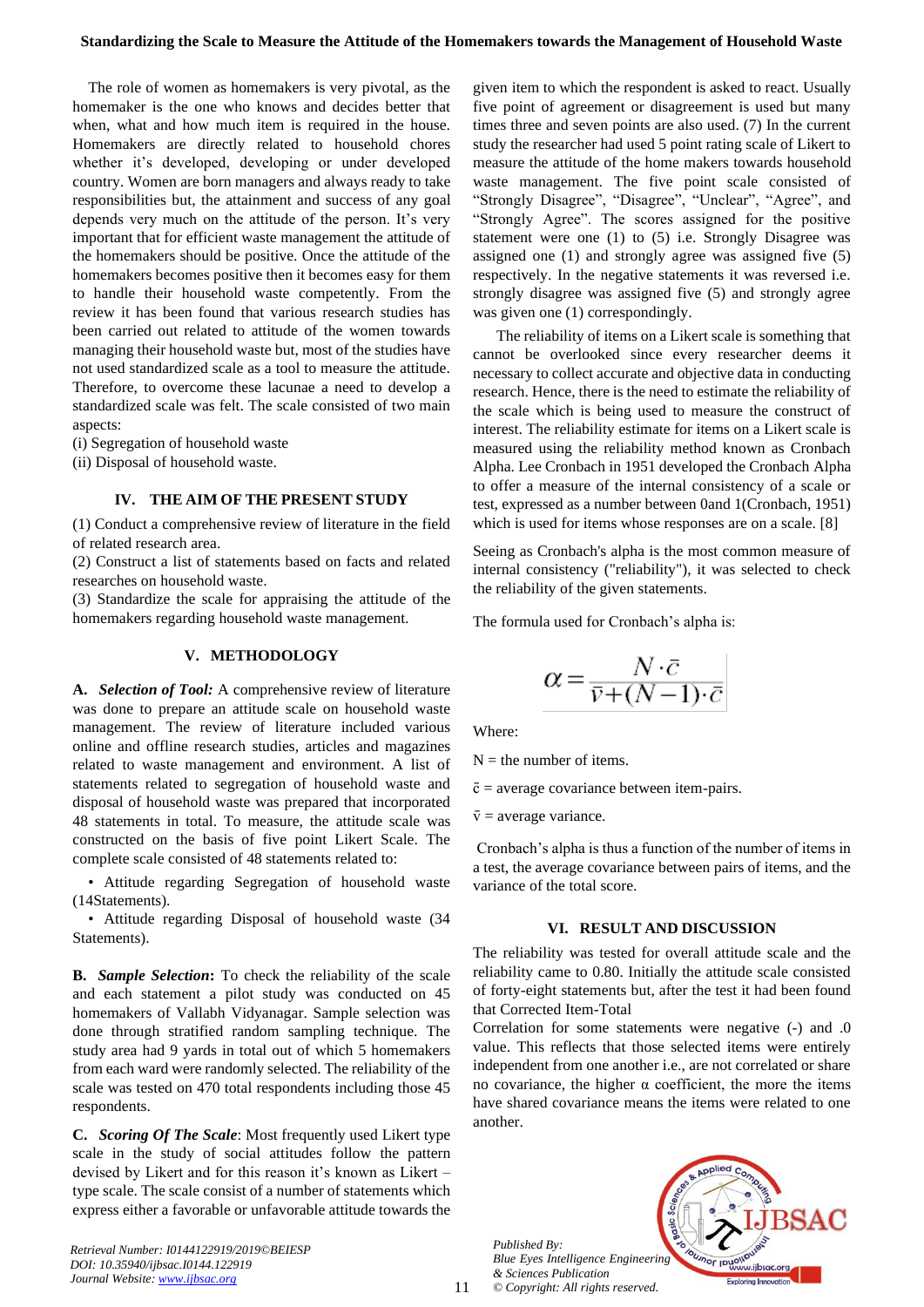

| S.No.          | <b>Statement</b><br>No. | <b>Statements</b>                                                            | Corrected<br>Item-Total<br>Correlation |  |
|----------------|-------------------------|------------------------------------------------------------------------------|----------------------------------------|--|
| 1              | 6                       | feel<br>making<br>L<br>shopping list is not<br>possible every time.          | $-.200$                                |  |
| $\mathfrak{D}$ | 7                       | I think old paper /<br>magazines should<br>be sold out.                      | $-.179$                                |  |
| 3              | 12                      | I believe in using<br>disposables<br>in<br>a<br>gathering.                   | .033                                   |  |
| 4              | 13                      | think<br>T<br>old<br>toys/equipment<br>should<br>be<br>discarded.            | .056                                   |  |
| 5              | 28                      | I think useless items<br>should be thrown in<br>waste.                       | $-.363$                                |  |
| 6              | 47                      | think<br>L<br>waste<br>segregation<br>does<br>not affect<br>human<br>health. | -.287                                  |  |

## **Table: 1 List of eliminated items from the Attitude Scale**

Owning to this, excluding those items becomes necessary. Consequently, those items were removed, then again, the reliability of the scale was tested and then it had been discovered that reliability increases to 0.85.

| Table: 2 Final Reliability of the Attitude Scale |  |
|--------------------------------------------------|--|
|                                                  |  |

| Reliability          |                    | <b>Scale Statistics</b> |          |       |                           |
|----------------------|--------------------|-------------------------|----------|-------|---------------------------|
| <b>Statistics</b>    |                    |                         |          |       |                           |
| Cronbach<br>'s Alpha | No.<br>of<br>Items | Mean                    | Variance | S. D. | No.<br>of<br><b>Items</b> |
| .85                  | 42                 | 162.5                   | 154.1    | 12.41 | 42                        |
| .80                  | 48                 | 174.9                   | 139.9    | 11.83 | 48                        |

Earlier the scale consisted of 48 statements with .80 reliability but after eliminating 6 items from the complete scale finally consisted of 42 statements with .85 reliability (ref.table:2) where:

• Attitude regarding Segregation of household waste comprised of 13Statements.

• Attitude regarding Disposal of household waste comprised of 29 Statements.

According to the study of Keith (2017) the scale is reliable with the (0.84–0.90) reliability.

# **VII. CONCLUSION**

The items declining the reliability, found indistinct and inapt were eliminated from the scale to increase the reliability of

*Retrieval Number: I0144122919/2019©BEIESP DOI: 10.35940/ijbsac.I0144.122919 Journal Website: [www.ijbsac.org](http://www.ijbsac.org/)*

scale. Finally, with 0.85 reliability of the overall scale, the Standardized Scale to Measure the Attitude of the Homemakers towards the Management of Household Waste was successfully developed with 42 statements including Segregation and Disposal of Household Waste.

# **REFERENCES**

- 1. Singh Jagbir & Ramanathan AL. (2011) "Solid Waste Management-Present and Future Challenges", I.K. International Publishing House Pvt. Ltd., New Delhi & Bangalore, ISBN No.978-93-80026-42-8
- 2. Zhu Da, Asnani P. U. , Zurbrügg Chris, Anapolsky Sebastian, Mani Shyamala (2008). "Improving Municipal Solid Waste Management in India: A Sourcebook for Policy Makers and Practitioners" www.tn.gov.in/cma/swm\_in\_india.pdf
- 3. Kaithery Nivya Noonhiyil & Karunakaran Usha, (2019), "Study on attitude of household waste management in a rural area of Northern Kerala", International Journal of Community Medicine and Public Health, 2019 May; 6 (5):2095-2102, pISSN 2394-6032 | eISSN 2394-6040
- 4. Kasala, S.E. (2014) "Critical Analysis of the Challenges of Solid Waste Management Initiatives in Keko Machungwa Informal Settlement, Dar es Salaam". Journal of Environmental Protection, 5, 1064-1074.
- 5. Banga Margret (2011). "Household Knowledge, Attitudes and Practices in Solid Waste Segregation and Recycling: The Case of Urban Kampala". Zambia Social Science Journal, Vol. 2: No. 1, Article 4. Available at: http://scholarship.law.cornell.edu/zssj/vol2/iss1/4
- 6. Ahmadi Siroos (2018), "Effects of the Environmental Attitude and Responsibility on Household Waste Separation: Evidence from Iranian Married Women" The Open Psychology Journal, 2018, Volume 11, Pg.25-34
- 7. Kothari C.R., (2011), "RESEARCH METHODOLOGY: Methods and Techniques", New Age International Publishers, New Delhi–110002
- 8. Quansah Frank, (2017), "The Use of Cronbach Alpha Reliability Estimate In Research among Students in Public Universities in Ghana", Africa Journal of Teacher Education, ISSN 1916- 7822. A Journal of Spread Corporation, Vol. 6 No. 1 2017 Pages 56-64
- 9. Kendra Cherry Attitudes and Behavior in Psychology Verywell Mind, August 01, 2019 [https://www.verywellmind.com](https://www.verywellmind.com/) > attitudeshow-they-form-change-shape-behavior
- Taber S. Keith, (2017), "The Use of Cronbach's Alpha When Developing and Reporting Research Instruments in Science Education", Research in Science Education https://doi.org/10.1007/s11165-016-9602-2

# **AUTHORS PROFILE**



 **Kalpana Srivastava,** is an Associate Professor in the Department of Family Resource Management at S.M.Patel College of Home Science, Sardar Patel University, Vallabh Vidyanagar, Dist. Anand, Gujarat-India. She has done her post-graduation and graduation from M.S.University of Baroda, Baroda, Gujarat. Has 23 years of teaching experience at under

graduate and post graduate level. She has done a UGC project on Household Waste Management and many small research studies in the similar field. The subject of her doctoral is also Household Waste Management. There are number of research papers published to her credit in national and international journals. Moreover, she has contributed in number of reference books. The area of her interest is Resource Management, Environment, Hospitality Consumer Studies etc. She is fluent in Hindi, English and Gujarati as well.

*Published By: Blue Eyes Intelligence Engineering & Sciences Publication © Copyright: All rights reserved.*